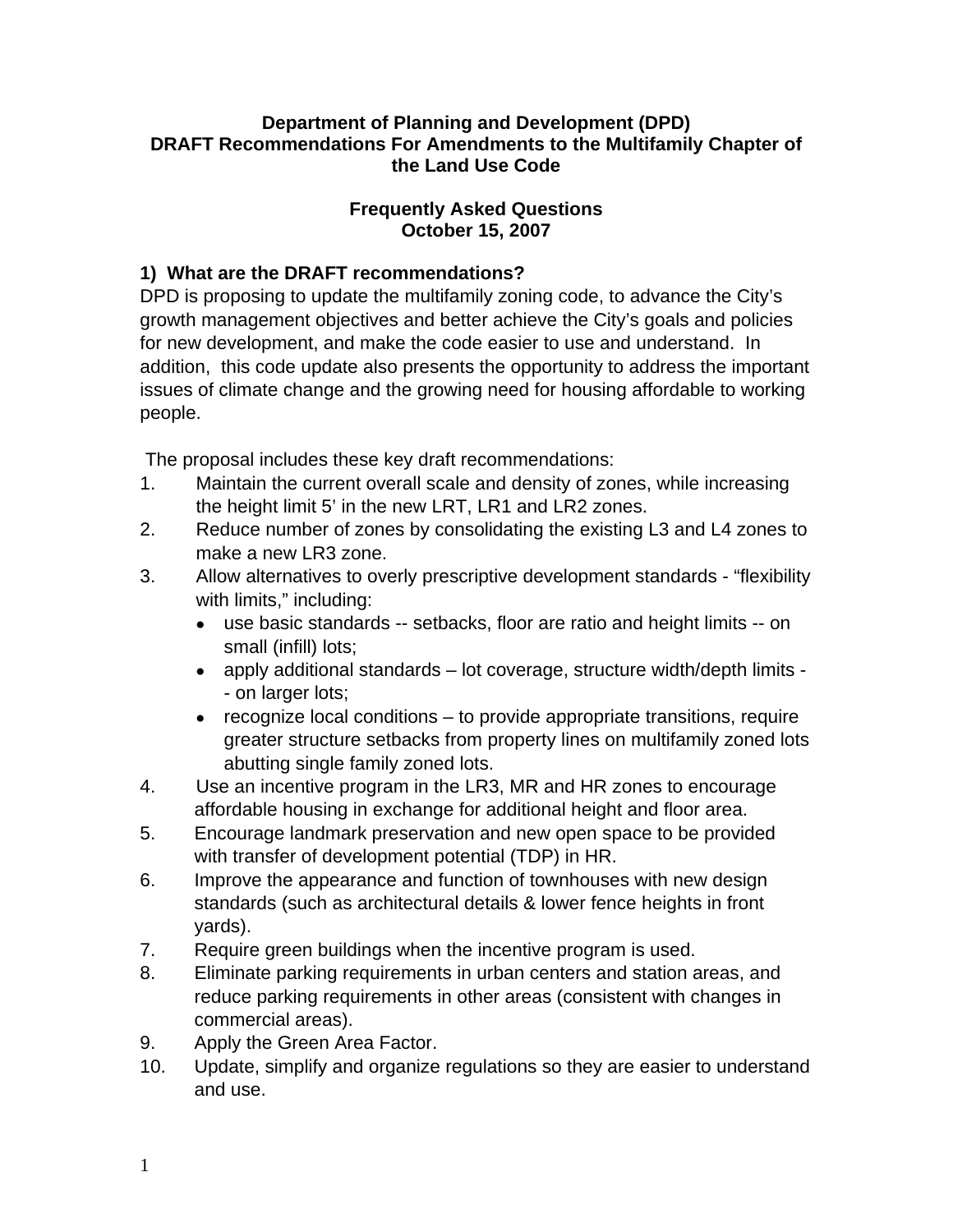### **2) Why amend the multifamily code?**

The basis for our current multifamily zoning was originally adopted in 1982. Since that time, the zoning has been incrementally amended over the years such that some objectives may be obscured by added layers of requirements and process. Over time, many of these added layers of regulation have become redundant and unnecessary. They often add to the cost of development and can work against Comprehensive and Neighborhood Plan goals for affordable housing and quality design. The issues to be addressed in the update include:

- The code is old and out of date (and was developed before Design Review);
- The code could better reflect the Comprehensive Plan;
- The code is overly complex, which has been exacerbated by multiple amendments over time;
- The code is not having the desired effect on neighborhood character; and
- The code does not effectively address climate change or the need for affordable housing.

### **3) Will these changes increase allowed densities?**

Though simplification and improved design are the main impetus behind the amendments, the update also provides an opportunity to restore the capacity for additional multifamily development, originally anticipated to be available in the MF zones when the last major amendments were adopted in 1989.

Overall, the capacity under observed conditions is about 16% less (7,296 units) than what would have been expected under the assumptions used to estimate available capacity in 1989. The proposal would add capacity for about 4,000 additional units, largely due to the incentive proposal for LR3 and MR zones, to get to within 7% of the estimated capacity from 1989.

# **4) Is any remapping of single family zoned areas proposed?**

No. Recommendations to change multifamily code provisions apply only to land that is currently zoned for multifamily development. No single family zoned areas are proposed to be rezoned. While Lowrise 3 (L3) and Lowrise 4 (L4) zones are proposed to be consolidated, no further remapping is anticipated.

A limited number of technical amendments, such as space requirements for garbage and recycling, apply to zones other than multifamily. Minor amendments are proposed to the standards for Residential Small Lot (RSL) zones to allow for features such as eaves and bay windows within setbacks areas, consistent with allowances in other residential zones. In addition, amendments are proposed for cottage housing, allowed in RSL and multifamily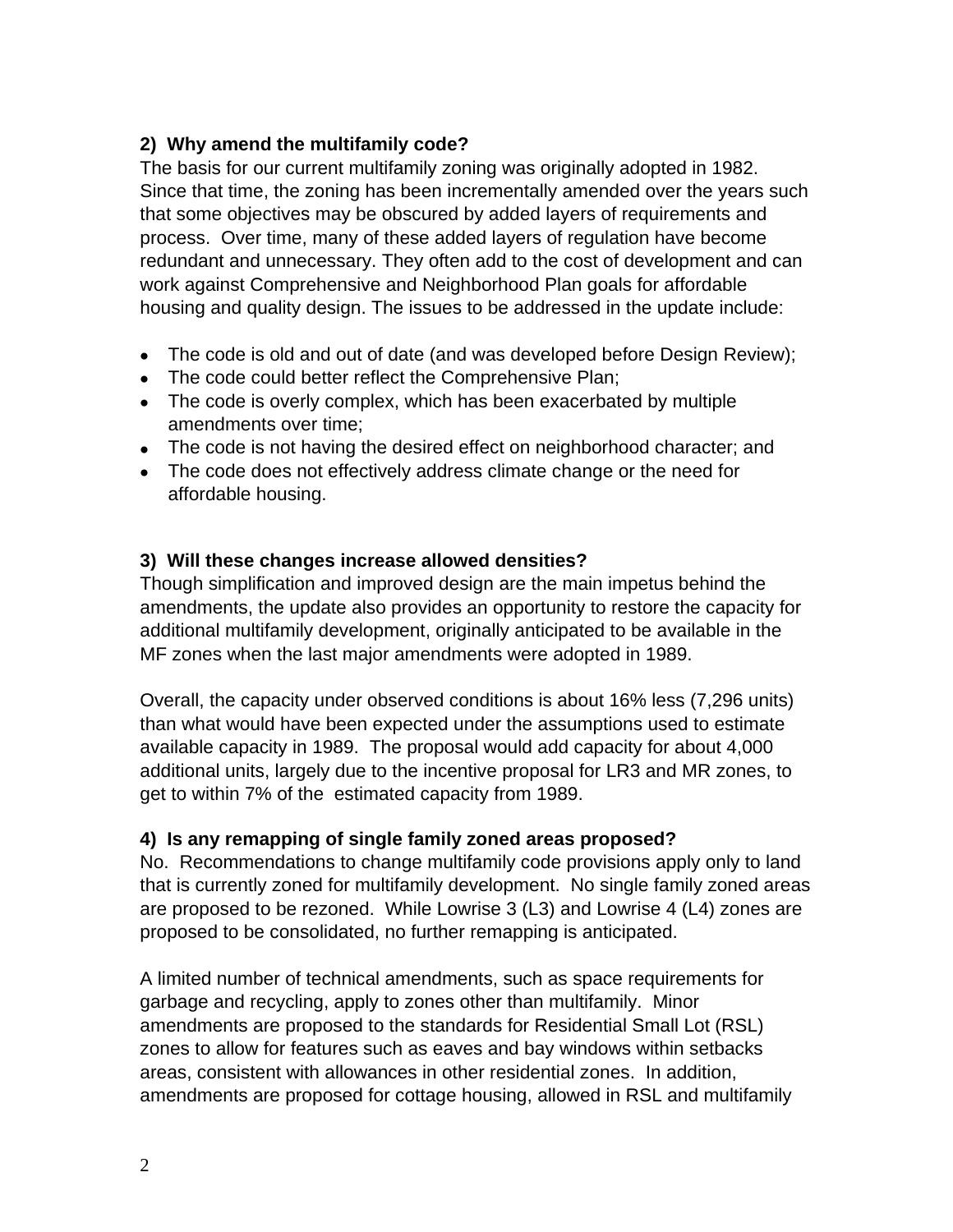zones, to maintain and clarify standards related to the permitted floor area of a cottage structure and open space requirements.

# **5) What is being proposed related to townhouse development?**

DPD is proposing new flexible standards intended to improve the design quality of townhouses. These standards are intended to encourage creative design solutions to help ensure a better contextual fit in existing neighborhoods. Key design issues are addressed by these proposed standards:

# 1). Façades:

- a. Windows and/or doors must account for a minimum of 20% of the area of street-facing facades to avoid the appearance of blank walls and help ensure "eyes on the street" (a public safety principle).
- b. Facades over 750 sq. ft. in area must be divided into smaller areas by projections or recesses. This standard is proposed to provide visually interesting facades and prevent blank, monotonous walls, working in tandem with façade openings.

2). Building entries. Ground-level townhouse units abutting a street must have a pedestrian entrance facing the street; or if apartments, there must be a primary entrance facing the street. This design standard is proposed to foster a sense of community and create pedestrian connections between multifamily buildings and streets. It also helps to ensure "eyes on the streets" and promotes a sense of openness/access to light and air.

3). Appearance of Garage Entrances. Garages may not be closer to street lot lines than the remainder of the structures and street facing garage doors are limited to 75 sq. ft. in area. These standards are intended to help reinforce the pedestrian nature of multifamily neighborhoods.

4). Limit on surface parking areas. Except when parking access is from an alley, and where permitted on the lot, surface parking is proposed to be limited to six spaces, (allowing a reasonable amount of surface parking, without overwhelming the development site). Any additional surface parking needs to be separated by landscaping and/or screening.

In addition, standards are proposed to:

- Limit the height of fences in a street facing setback to four feet (4') in height;
- Limit building overhangs over driveways and aisles to 3';
- Require wider (2' additional) drives/aisles to facilitate maneuvering in the auto-courtyards (most driveways are currently 10' wide); and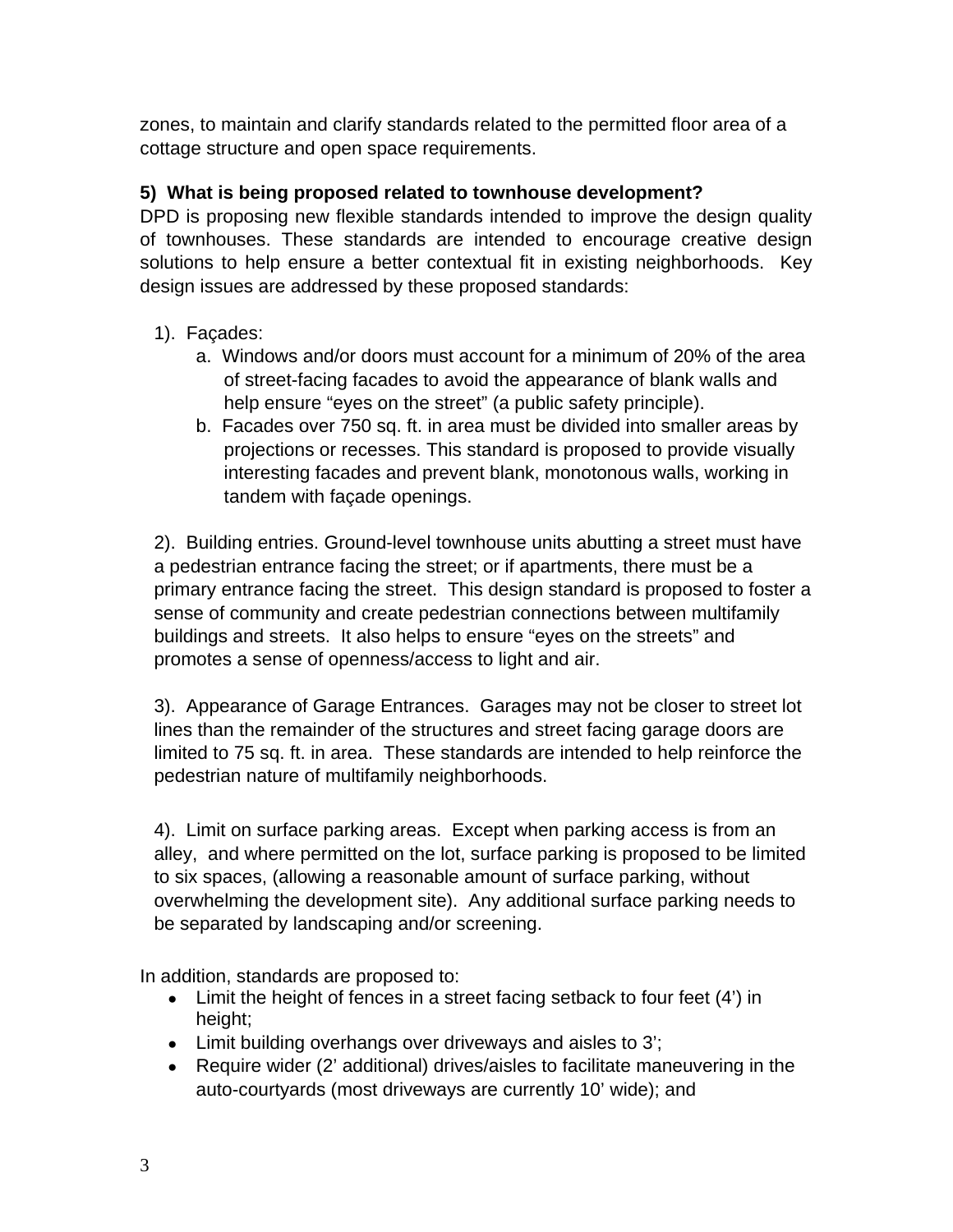• Allow for more flexibility in how the driveway slope is configured to aid in accommodating shared, underground parking structures.

Increased flexibility. The concept of increased development flexibility, within prescribed limits, is integral to the Multifamily Code Update overall and is based on the belief that simpler, less prescriptive code requirements can help new development better relate to local conditions. Flexible standards that would help improve townhouse design include:

Setbacks. New setbacks would allow more flexibility in site planning as structures will no longer be pushed into the center of the lot (only when lots abut other multifamily or commercially zoned lots).

Additional height. Five feet of additional height is proposed in the new LRT, LR1 and LR2 zones. This would expand the upper-floor area, allowing more varied roof forms and more flexibility to include flat and shed roofs. The allowance for pitched roofs would be a minimum pitch of 6:12.

Parking Requirements Parking quantity requirements would be eliminated in urban centers and station areas, reducing site and floor area used by cars.

Curb-cut location. More flexibility is proposed so that curbcuts from streets may be acceptable, even when an alley is present. This will expand site plan options beyond the too-common auto-courtyard.

Open Space. Residential amenity requirements are proposed to replace the current private open space requirement. Residential amenity space would be required in an amount equal to 5% of the total gross floor area of residential use.

This would replace current private open space requirements and allow options to provide individual and shared spaces such as rooftop decks, balconies and ground level, landscaped spaces.

Fewer standards on small (in-fill) lots. For the Multifamily code, fewer standards are needed to accommodate new development and help it fit into neighborhoods.

For example, on an infill lot, 9,000 sq. ft. or less, once basic standards like setbacks, height and density are applied, the building area is defined, making lot coverage and width and depth limits redundant. Additional standards would apply to larger sites.

#### **6) How will the incentive zoning proposal work?**

Incentive zoning programs operate by allowing a density bonus or other modification to regular zoning requirements in exchange for the production of or payment for a certain number of housing units affordable to moderate wage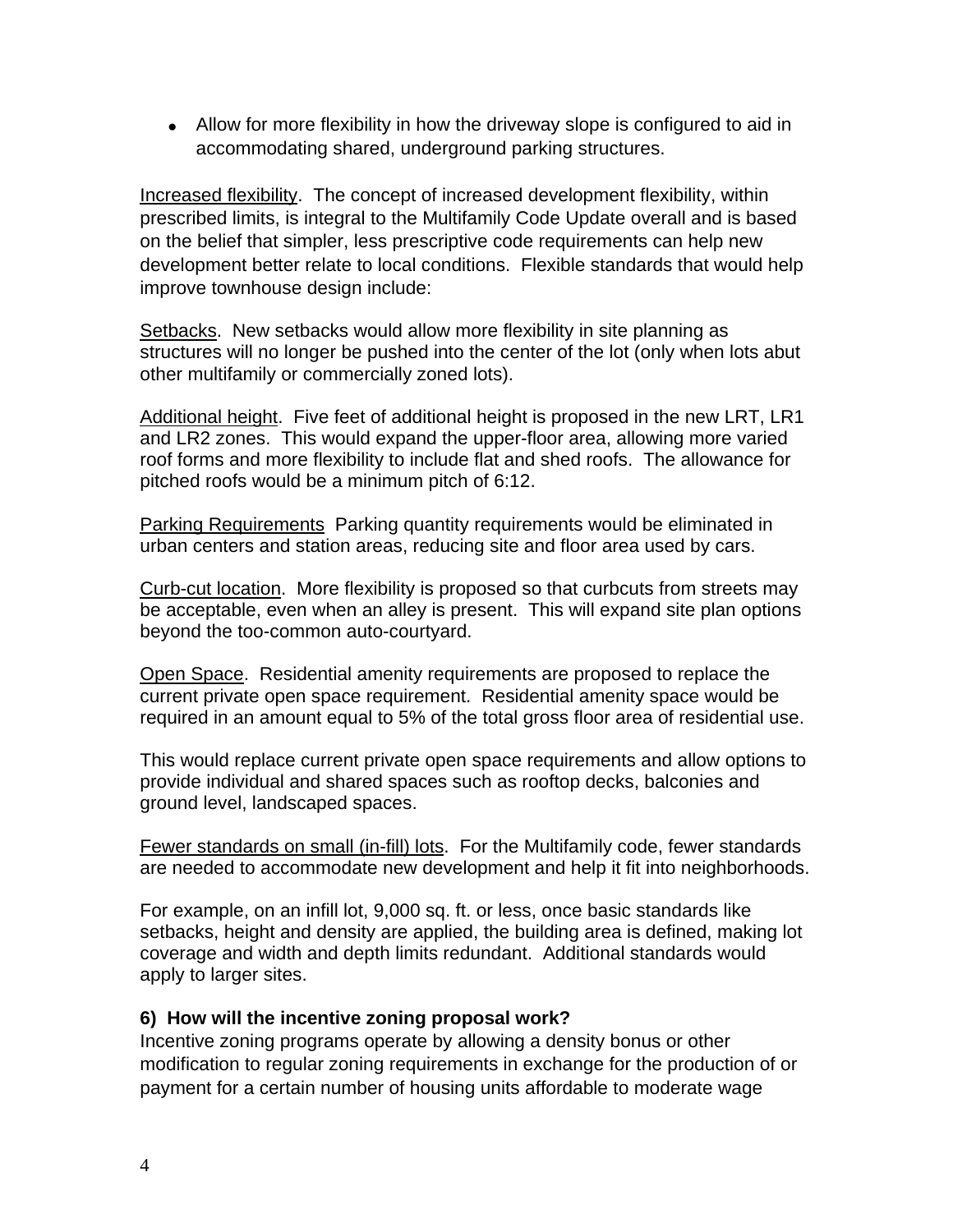workers or other public benefits. The Council adopted and the Mayor signed Resolution 30939 in December of 2006 to direct the use of incentive zoning as part of the multifamily code update. The incentive program for multifamily zones would be composed of the following elements:

- A portion of bonus floor area must be provided as housing affordable to moderate wage workers, or payment to a fund in-lieu of providing the affordable units would also be allowed;
- The program would only apply where floor area and/or height above the base is used; and
- In the HR zone, incentives also include open space and preservation of historic structures.

The public benefit incentive program would apply in Multifamily zones as follows:

- LRT, LR1 and LR2: not eligible;
- Eligible LR3 and MR zones: affordable housing only;
- HR: affordable housing, historic preservation and open space.

In recognition of the scale of development anticipated in each zone, the amount of bonus floor area and height is not sufficient to generate enough resources in the LR3 and MR zones to support other public benefits in addition to the priority housing benefit. The HR zone, mapped only in the First Hill Urban Center Village, allows for enough bonus development capacity to accommodate housing, open space, and historic preservation, which were confirmed at community meetings on First Hill to be important to that neighborhood.

# **7) What are the environmental benefits of the proposal?**

Many of the proposed draft recommendations for new multifamily zoning are consistent with goals to reduce the city's carbon footprint. Proposed development standards would:

- Encourage growth where it is most appropriate and reduce development pressures on fragile natural environments and low-density, single-family areas;
- Promote housing affordability with zoning incentives;
- Incorporate green building practices;
- Emphasize the water-quality benefits of landscaping;
- Allow for more green roofs and wind and solar power generation on rooftops;
- Reduce automobile dependence by eliminating or reducing parking requirements based on local conditions.